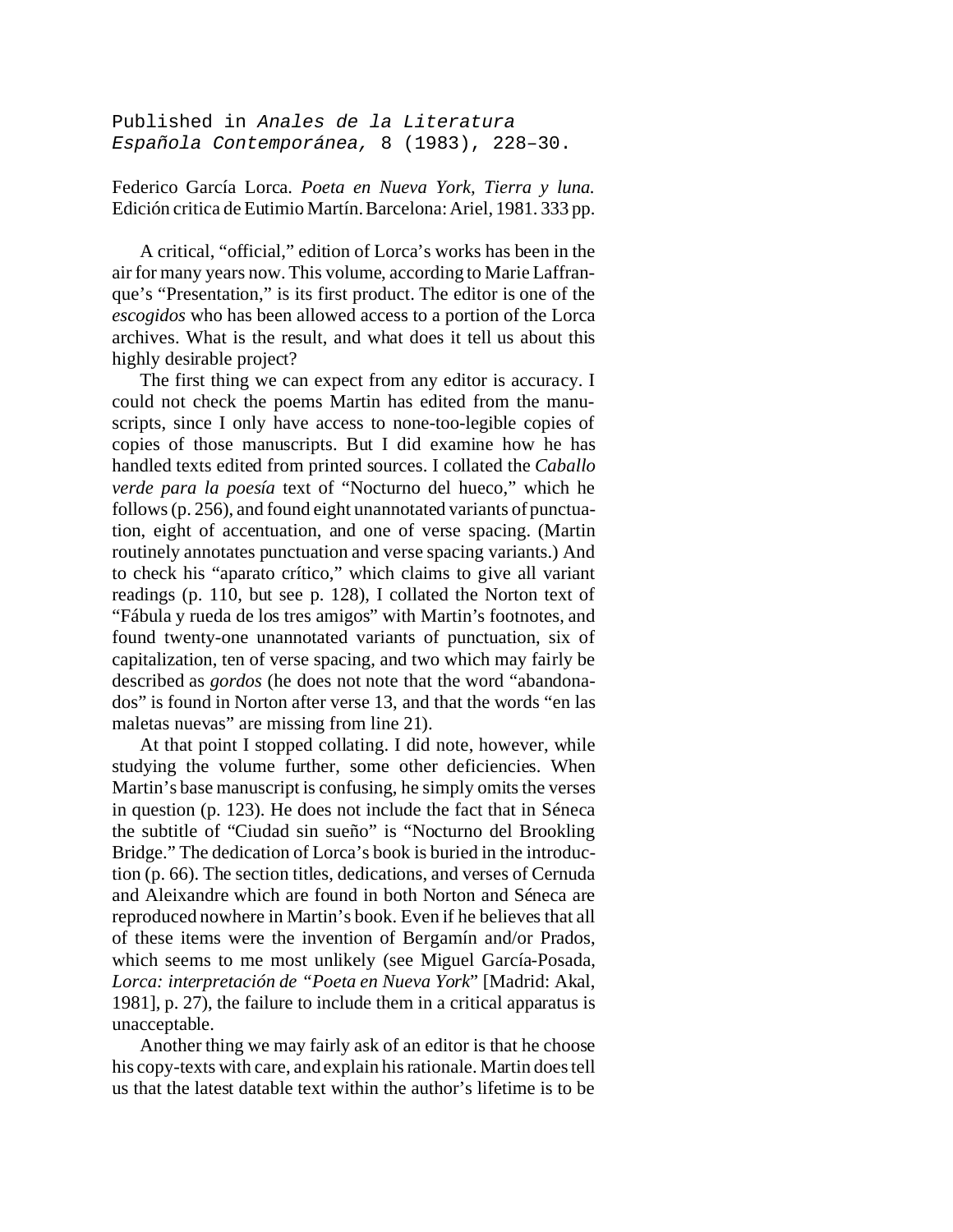preferred (p. 110); empirically we can see that the editor also chooses the manuscripts from the Lorca family archives over either the Séneca or the Norton text when these latter are the only printed texts he has of a particular poem. He never addresses the crucial issue of why the Norton and Séneca texts differ so dramatically from the manuscripts he edits. The following questions should have been, but are not, answered. Are these changes the work of Lorca? Are these different texts later than the draft manuscripts? If so, then would not Lorca want us to follow them rather than his drafts? (This is García Posada's position, as well as my own, and see Martin, p. 49, n. 17.) If they are not the work of Lorca, then who rewrote Lorca's poetry so extensively, adding and deleting words and lines?

Another legitimate expectation of an editor, especially in the case of a work whose editing is difficult and controversial, is a full discussion of the controversy, and an explanation of the editor's position. We lack this too. Martin does know my book, published by his own publisher ("*Poeta en Nueva York": Historia y problemas de un texto de Lorca* [Barcelona: Ariel, 1976]), and he tacitly takes much from it, but he dismisses it in a footnote (p. 24, n. 9), in which only one of the many conclusions in it is attacked. Of the important material published subsequently, he uses only that written in Spanish. He ignores the arguments found in the review article of Nigel Dennis, who called Martin's work "alarming" (*Ottawa Hispánica,* 1 [1979], 47*)*; he shows no knowledge of the review of my book by Derek Harris (see *Bulletin of Hispanic Studies*, 55 [1978], 169–70, and Martin's p. 117), nor of the important article of Andrew Anderson, "Lorca's 'New York Poems': A Contribution to the Debate," *Forum for Modern Language Studies,* 17 (1981), 256–70. Although, in contrast with his 1974 dissertation, Martin now believes that Lorca left *something* in Bergamín's office, he makes no attempt to establish what that something was, or to assess its relevance to the editing of *Poeta*. This was, of course, the topic of my book, whose most important conclusion—that the Norton text is the most faithful to the manuscript Lorca had prepared or was preparing in 1936—I have reason to believe even more strongly today.

Since Martin now thinks that there was a manuscript of some sort given to Bergamín, he should explain why he proceeds to edit *Poeta* in the absence of that manuscript and of any confirmation that it does not exist. Neither Martin nor Laffranque explains why the present book is the first, rather than the last, volume of the projected critical edition of Lorca's works.

Discarding the Norton and Séneca texts both for the structure of the book and for the texts of the poems, Martin separates *Poeta en Nueva York* into two books, the one so named and *Tierra y*